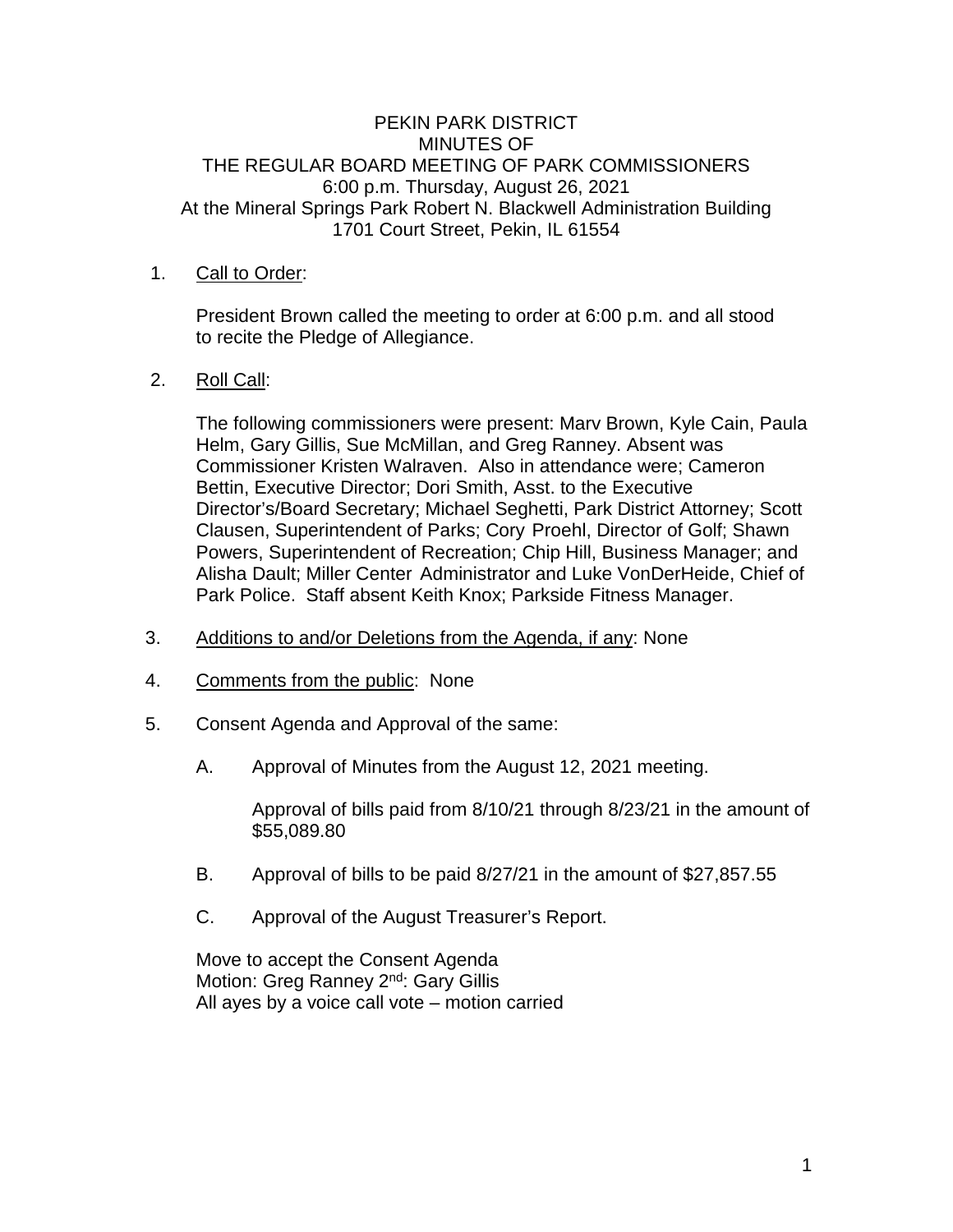6. Motion to pass the items of business listed in the Consent Agenda:

Move to pass the business items in the Consent Agenda by omnibus vote. Motion: Gary Gillis 2<sup>nd</sup>: Kyle Cain All ayes by a roll call vote – motion carried.

 7. Court Street Improvements presentation by Hanson Professional Services, Inc. –

A representative from Hanson Professional Services, Inc. gave a presentation regarding the City of Pekin's proposed Court Street improvements along Mineral Springs Park. A representative from the City of Pekin was also in attendance. The representative from Hanson Professional Services, Inc. stated that IDOT had deemed the project an "F4 Impact", which indicates the City of Pekin will need to have the Park District in agreement with the project to go forward. She explained the full scope of the project and the potential impact to Mineral Springs Park and answered questions. Cameron Bettin, Executive Director indicated he would ask for a formal vote endorsing the project at the Park Board meeting September 9, 2021 meeting.

8. Pekin Sports Complex presentation and discussion by Farnsworth Group -

Amy Wilson of the Farnsworth Group reviewed a conceptual plan for additional developments at the Pekin Sports Complex on 19 acres of undeveloped park property. The plan includes; a Recreation Complex Building, outdoor basketball courts, soccer/lacrosse fields, concession/restroom building, maintenance facility, playground, parking, lighting, and a trail system that would tie-in with the existing trail system. She indicated the next step is to put costs to the plan. Amy and Cameron Bettin answered questions. Cameron Bettin indicated that he had heard from the donor and the donor would like to receive information by September 15<sup>th</sup>.

- 9. Budget Performance Summary Report: July 2021 No report
- 10. IRVSRA Representative Report:

Commissioner Ranney stated no meeting – no report

11. Fair Board Representative Report:

Commissioner McMillan stated no meeting – no report, the next scheduled meeting is September 14<sup>th</sup>.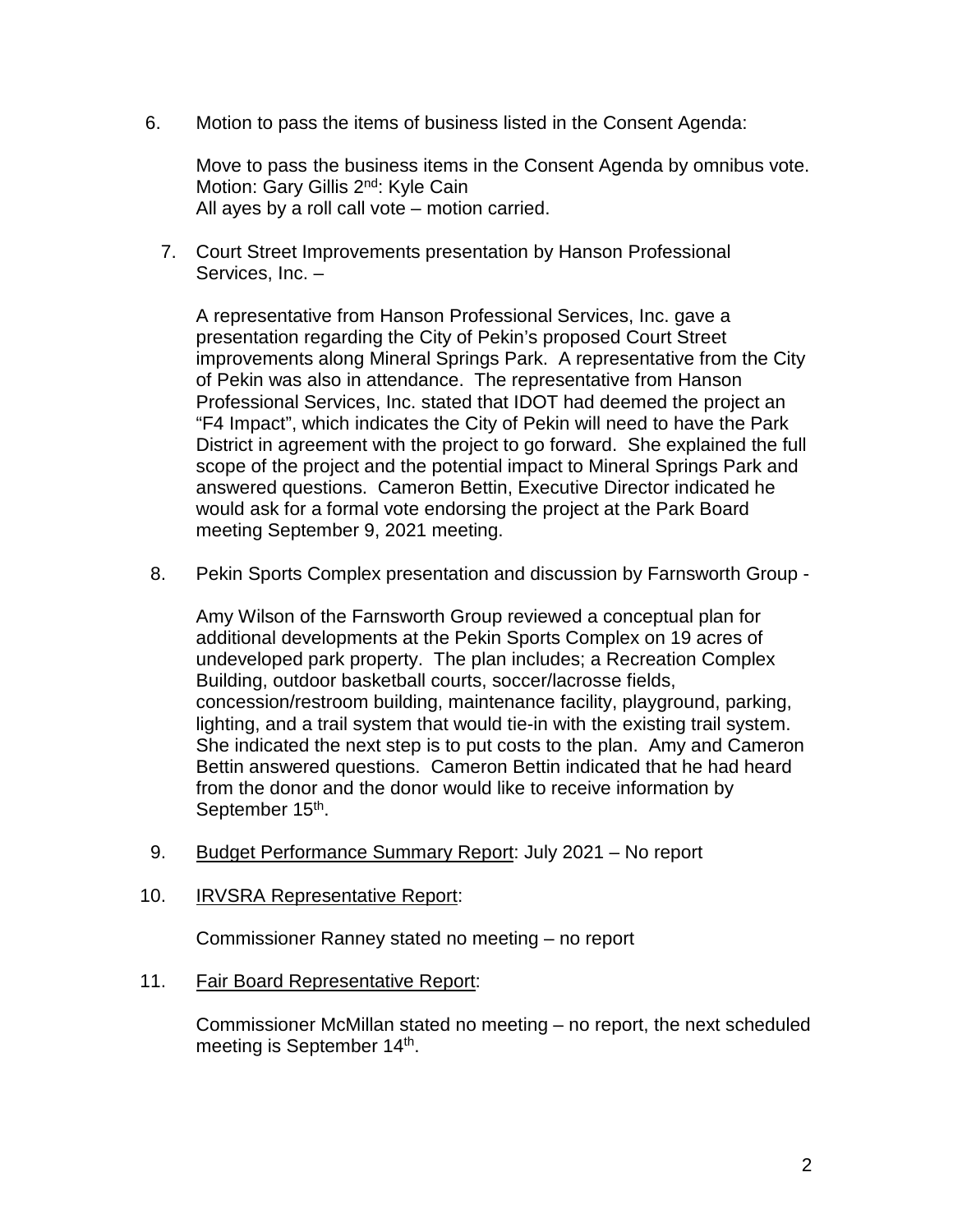## 12. Pekin Park Foundation Report:

Cameron Bettin noted they had a short meeting due to the fact that 3 individuals were absent. He reported the Foundation approved additional funding for the Pavilion porch and stairs, and brick work at the sundial. He also noted they spoke briefly about the website (PayPal/Web Services). He also indicated that they were getting ready to start a capital campaign and they would be hiring a marketing firm to run the campaign.

# 13. Executive Director's Report: (ED) No Report

## 14. Attorney's Report:

Mike Seghetti reported he had attended a conference call regarding the upcoming rollover bond issue.

## 15. Staff Reports:

Alisha Dault reported someone had reported an issue with gambling at the Miller Center to Senator Koehler and Representative Luft and that she wanted the board to be aware. She noted it was a simple issue with card playing. She announced September 1<sup>st</sup> as Papa Murphy night for Walk for a Ride and stated that September 21<sup>st</sup> would be the walkathon for Walk for a Ride.

## 17. Commissioner Comments:

Commissioner Gillis complimented Luke VonDerHeide for assisting someone who had a flat tire after a fender bender.

Commissioner Helm reported she was on the Winter Wonderland Committee and they are having a hard time finding lights for the trees.

- 18. Unfinished Business: None
- 19. New Business:
	- 1. Golf Course equipment and irrigation discussion -

Cameron Bettin asked the board to recall the extensive report Cory Proehl and Greg Funk put together explaining all the issues with the outdated irrigation system at Lick Creek, the aging system at Parkview and extremely outdated equipment. He also noted that he spoke with Aaron Gold of Speer Financial regarding the upcoming and future bond issues. He reported that Aaron is going to work up a model. He also noted that trying to work in funding for